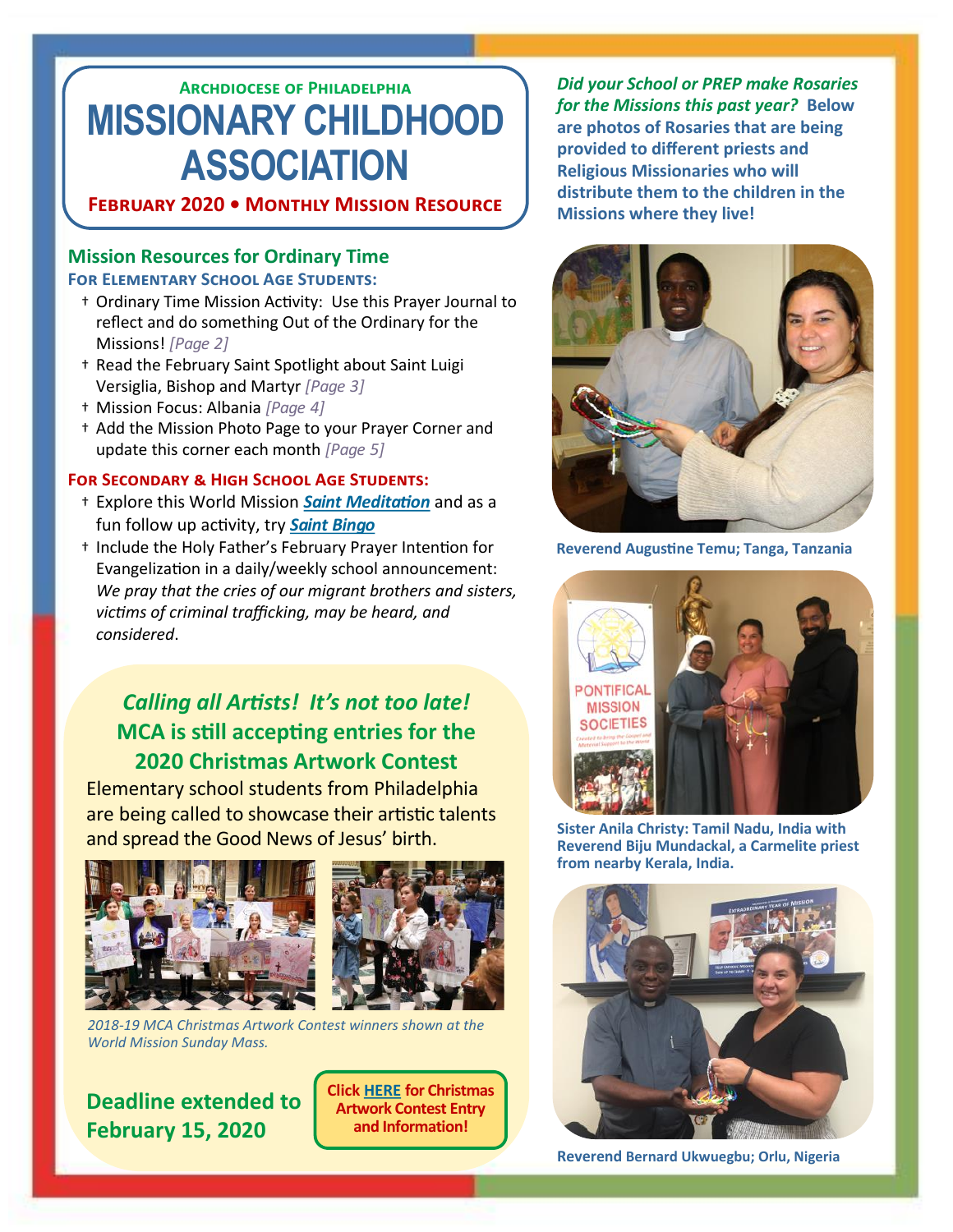# Ordinary Time Prayer Journal

Christmas and Easter Time highlight the central mysteries of the Paschal Mystery, namely, the Incarnation, Death on the Cross, Resurrection & Ascension of Jesus Christ and the Descent of the Holy Spirit at Pentecost. The Sundays and weeks of Ordinary Time, on the other hand, take us through the life of Christ. This is the time of conversion. This is living the life of Christ.



Ordinary Time is a time for growth and maturation, a time in which the mystery of Christ is called to penetrate ever more deeply into history until all things are finally caught up in Christ. The goal, toward which all of history is directed, is represented by the final Sunday in Ordinary Time, the Solemnity of Our Lord Jesus Christ, King of the Universe, which is in November.

Use this page to start a prayer journal to keep during Ordinary Time. The word "ordinary" as used here is not meant to suggest that this period is plain or unremarkable, so take the time to deepen your faith, and pray for the Missions, as they are always in need of our love and support throughout the Liturgical Year.

2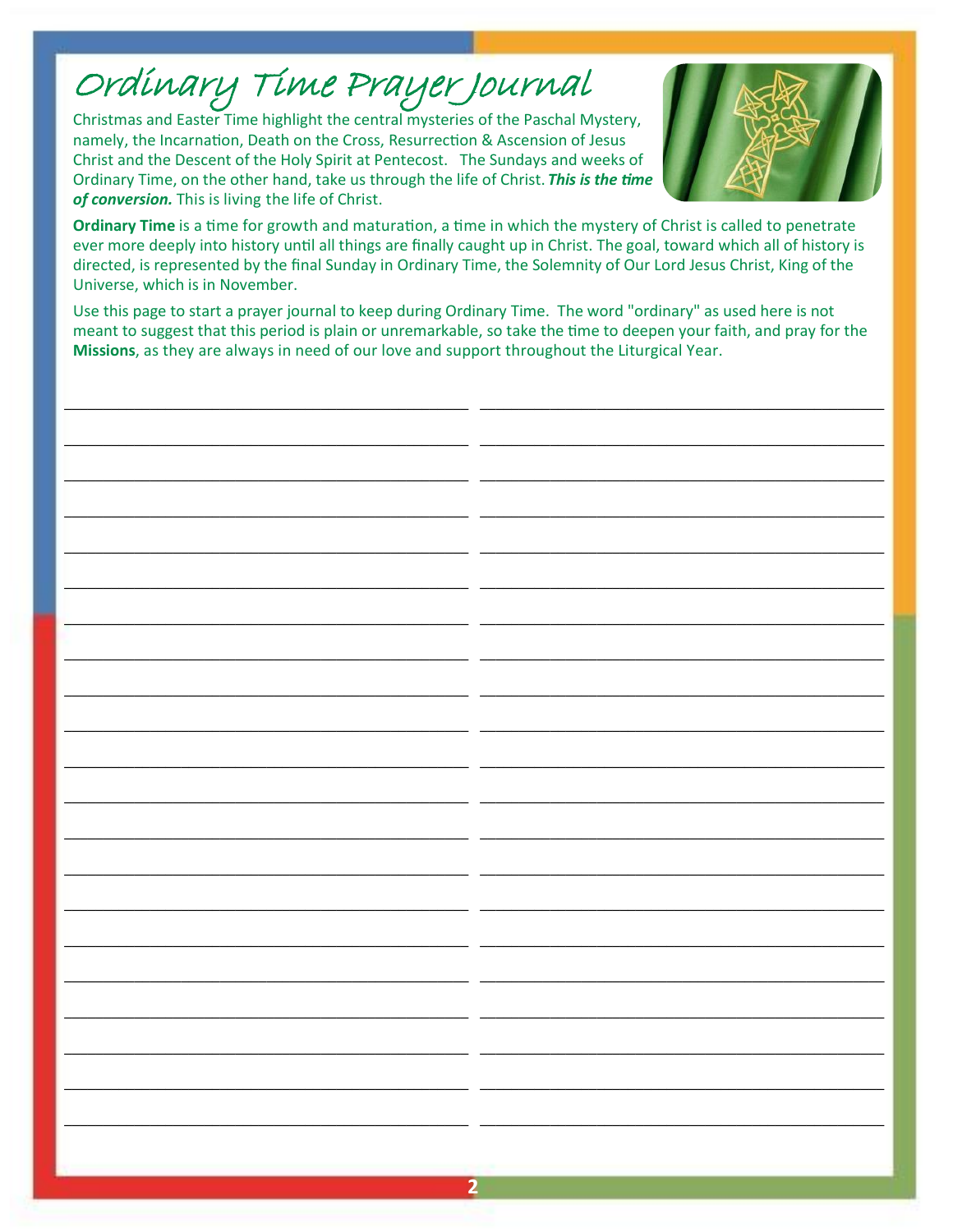# **Archdiocese of Philadelphia**

missionary childhood association

# **February Mission Saint Spotlight**

## **Saint Luigi Versiglia, Bishop and Martyr**

As a boy, Luigi aspired to become a veterinarian. But at the school run by Saint John Bosco, he discovered a new longing; *the priesthood*. Luigi joined the Salesians, and when ordained immediately aske to go to the Missions. *"My trunk can be ready at a moment's notice,"* he said. For ten years, however, this Mission- spirited Salesian was assigned to work at the Seminary.

At last, Luigi was sent to Macau, a Portuguese colony on the Chinese coast. He set up an orphanage that soon became the hub for Salesian Mission. In 1920, he was named Bishop of a new vicariate in the Chinese interior. As Bishop, he opened orphanages and schools, and, in the Salesian fashion, these opened the way for trade schools, a hospice and eventually a Seminary. But civil strife created a dangerous situation.

In 1930, Luigi was traveling with Father Callisto Caravario and four young catechists to visit a new Christian community. Their boat was captured by a group of pirates, who wanted the three young women who were traveling with the group. When the Bishop and his priest stepped forward to defend them, they were brutally beaten. They were dragged ashore, where Luigi pleaded for the young priest's life. Both men were shot in hatred of the Faith.

#### Father Caravario's Feast day is also celebrated on February 25th.

From his earliest years, everyone thought he was an excellent child for his meek and reflective nature. He seemed naturally inclined to prayer. He was amongst the first in his class at school, and served Mass each morning. On the advice of Father Garelli, the Rector of the Oratory, Callistus became a Salesian. In 1922, Bishop Versiglia was in Turin and spoke of the Missions to the Salesians. Callistus told him: *"Bishop, you will see me in China."* 





### *"Willingly suffer a bit for God Who suffered so much for you."*

 *- Saint John Bosco, Saint Luigi's mentor*

**Birth:** June 5, 1873 **Death:** February 25, 1930 **Beatified:** May 15, 1983 **Canonized:** October 1, 2000

## **Discussion Question:**

- † **The Saints featured this month made the ultimate sacrifice for their faith. Are there things in your life that you are willing to**  *"give up"* **or** *"sacrifice"* **for God?**
- † **Discuss with your classmates ways in which you can do this during the Season of Lent.**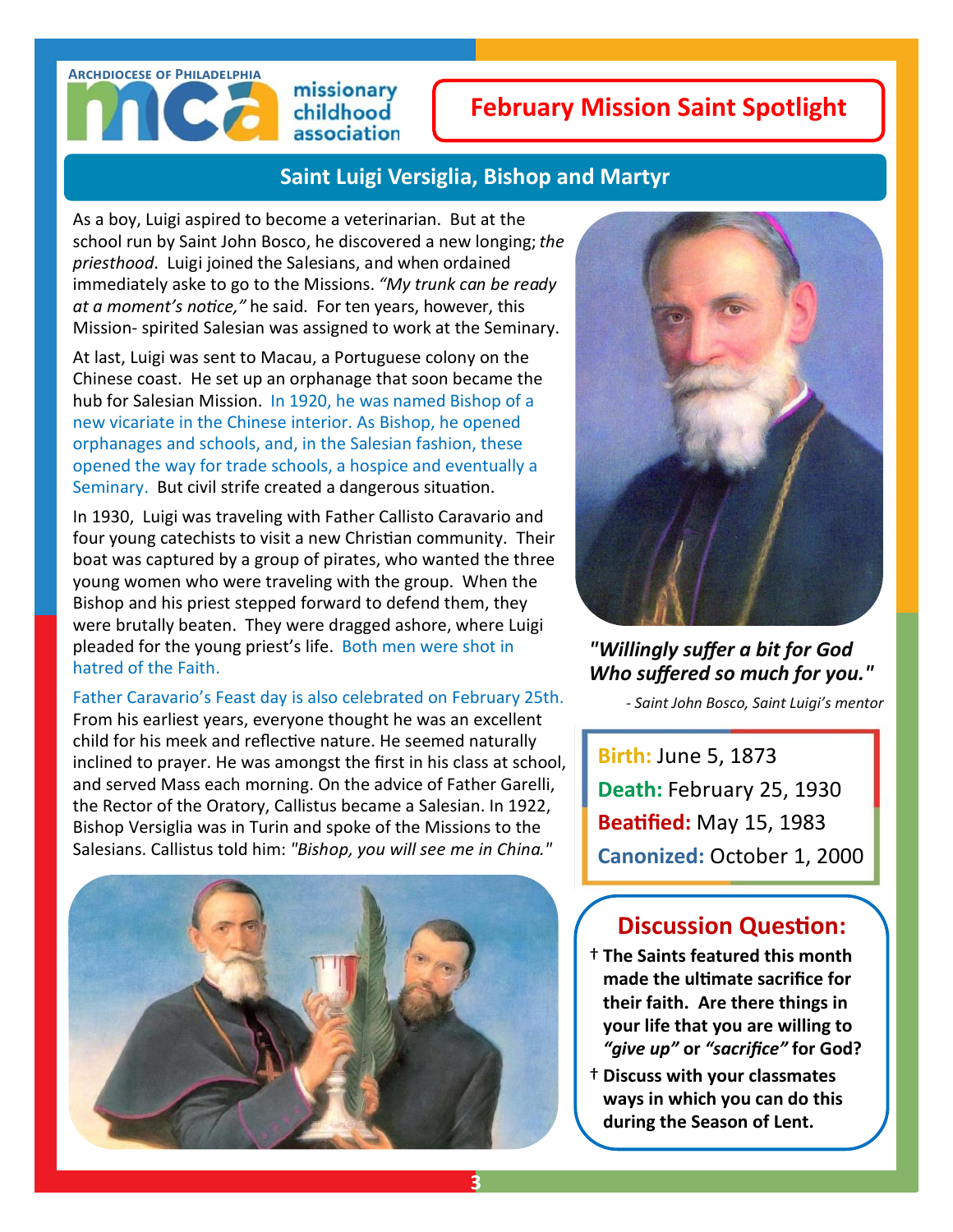#### **ARCHDIOCESE OF PHILADELPHIA**<br>**MISSIONARY Mission Focus: Albania** childhood association

Catholics in Albania have lived through *very difficult times*, even though the first Apostles of Jesus brought the Faith to them. The Communist government, which governed Albania for 45 years, sought to abolish all religion from the country. In 1967, all churches were closed down and it was forbidden to practice Christianity or show that you were Catholic in any way. Even speaking about Jesus or carrying a Rosary was not allowed. **Albania declared itself the first Atheistic State—the first country not to believe in God at ALL. Every Missionary was forced to leave Albania.** 

During this time, there were many brave Catholics who wanted to protect their faith and show their love for Christ. They gathered Mass in hidden places, willing to risk their life just so they could worship God. Many people



*Catholic Church of Theth, Albania*

were martyred, dieing for their faith in Christ and for being faithful to Him. Several died saying, *"Long live Christ the King! Long live Albania!"* Finally In 1990 the communist government in Albania collapsed; people were free



*Mother Teresa was born in Albania*

to practice their Religion in public again. Missionaries were able to come back to Albania and little by little the churches are being rebuilt and growing again.

#### **The following words are those of a Missionary in Albania as she remembers the beginning of her Orders' Mission in Albania:**

"The way to the little village of Kalivaç, situated in the middle of the mountains, was long and nothing more than a dirt road up, which crossed a river that did not always follow its course. Arriving in Kalivaç, we realized that the town consisted of a school, a little store, the Immaculate Heart of Mary parish, a small dispensary and the house of the Sisters. Then between the mountains, far in the distance you could see a little house and then another. The work of the Sisters was mainly to help with parish activities, and if possible, to work in the dispensary. Despite not knowing the language, they began with Catechism classes. The children who attended the school came walking from far away. Many of them had to cross the river, sometimes in very low temperatures, on foot, without shoes.

At the end of school hours, they would come to our house to learn about Jesus. **It was beautiful to see their enthusiasm on arrival, despite having been at school all morning. Their school was in bad repair, to the point** 

**that many of the classrooms did not have glass in the windows, and the floor was missing in various places. One couldn't imagine spending all day there learning. And then, since our house did not have room for all of them, some of the classes were outside** *[in the freezing cold].* **Nevertheless each child remained attentive to the words of the Religious Sisters.** 

I should point out that the children, like most of the Albanian people, were weather beaten and suffered. They did not, however, complain. Whether inclement weather, cold or windy, hard work, absence of electricity [*they could only count on this a few hours per day],* the unpredictability of having food, etc., they continued to learn about Jesus. *And*– it impressive how they treated the Missionaries, seeking to give them the best that they had, even in the midst of their poverty. It was normal to see them come to our house to give us goat cheese, milk, or some cabbages. They were very generous and very respectful of those sent by God.

### **Now it's your turn!**

- † **Pray for the Missionaries and those they are serving in Albania**
- † **Imitate Mother Teresa's love for the poor and try to see Jesus in every person**
- † **Make a sacrifice to Jesus and do not complain when it is cold outside** *[the children in Albania oftentimes do not even have heat in their houses]***.**
- † **Pray for all Christians who can not live their faith freely because of the government of their countries**

Excerpts from Sister Crucified of the Lord and the Virgin of Matara, Diocese of Washington